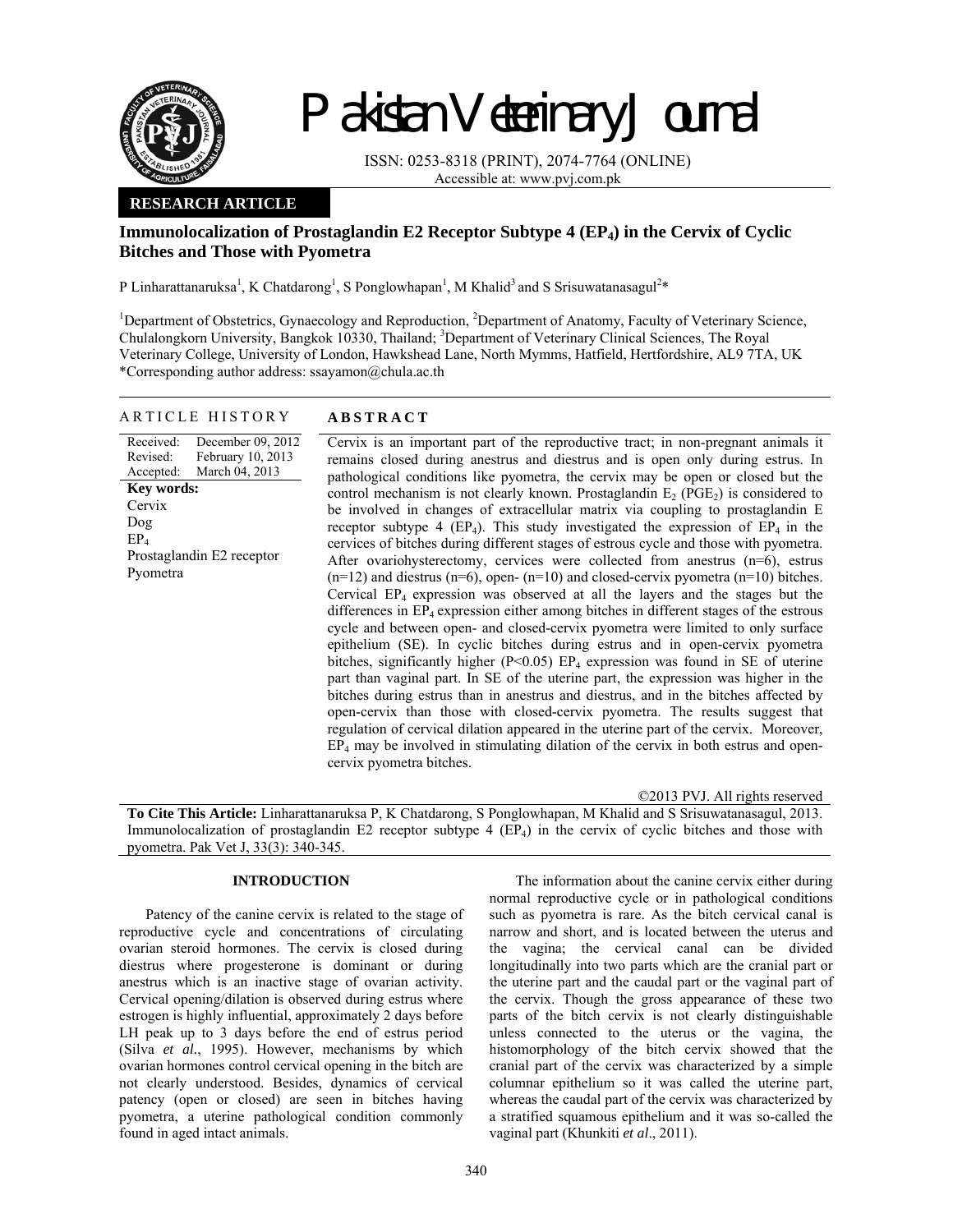There are a few studies on the regulation of cervical patency in the bitch. Previously, we have demonstrated that cervical dilation was consistent with an increase in progesterone receptor (PR) levels in cervical tissues of cyclic bitches during proestrus and estrus stages of the reproductive cycle (Vermeirsch *et al.*, 2000; Kunkitti *et al.*, 2011). However, both the protein (Kunkitti *et al.*, 2011) and mRNA levels (Tamada *et al.*, 2012) of PR and estrogen receptor- $\alpha$  (ER- $\alpha$ ) showed no relationship with cervical patency in the bitches with pyometra. Interestingly, the number of neutrophils and level of interleukin-8 mRNA in the cervical tissues differ between open- and closed-cervix pyometra bitches (Kunkitti *et al.*, 2011; Tamada *et al.*, 2012). Taken together, the factors regulating the canine cervical patency is multifactorial and opening of the cervix in normal cyclic bitches and in bitches with pyometra seems to be controlled by different mechanisms (Kunkitti *et al.*, 2011).

The cervix is structurally supported by extracellular matrix (ECM), a network made up of collagen fibers, glycoproteins, proteoglycans, and glycosaminoglycans (Kjaer, 2004). Many studies support the concept that cervical patency in estrus is likely mediated by changes in the extracellular matrix (Kershaw-Young *et al.*, 2009; Cubas *et al.*, 2010) and prostaglandin E2 subtype 4 receptor  $(EP<sub>4</sub>)$  is involved in the remodeling process of the ECM (Feltovich *et al.*, 2005). In sheep, exogenous estradiol given to the ewe has been shown to stimulate cervical EP4 mRNA expression which contributed to subsequent cervical relaxation (Kershaw-Young *et al.*, 2010). This leads to a suggestion that the circulating estrogens, cervical  $EP_4$  content and ECM remodelling coordinately promote cervical dilation. Furthermore, the activation of EP<sub>4</sub> resulted in neutrophil infiltration and protease release that caused degradation of collagen, a component of cervical ECM, has been documented (Rath *et al.*, 1993). This study aimed at investigating the expression of  $EP_4$  in the canine cervical tissues and determining if there were any variations in their expression among different reproductive cycles (anestrus, estrus, and diestrus) and between open- and closed-cervix pyometra.

## **MATERIALS AND METHODS**

**Animals:** Cervical tissues were obtained from bitches subjected to ovariohysterectomy at the Obstetrics and Gynaecology Unit, Small Animal Teaching Hospital, Chulalongkorn University, Bangkok, Thailand. The ovariohysterectomy procedure in the bitch consists of laparotomy with ablation of the both ovaries, uterus, and some part of the cervix. The main objective of this procedure is generally for spaying, but it is also suggested in the cases of pyometra, uterine tumors, and some other pathologies. These included 24 healthy adult nulliparous bitches with normal reproductive cycle and no history of previous hormonal use for reproductive control. Animals were of mixed breeds aged 1-4 years (1.9±0.4 yrs, mean  $\pm$ SEM). The stage of estrous cycle was determined based on the 4 criteria including reproductive history, vaginal cytology, ovarian structures and serum progesterone concentrations. Anestrus was characterized by quiescent ovaries and vaginal cytology showing basal cells. Bitches

with the presence of follicles in ovaries and cornified cells of vaginal cytology were defined as estrus. Diestrus was characterized by the presence of corpora lutea in ovaries and intermediate cells of vaginal cytology. Serum progesterone concentrations used to define stage of estrous cycle were <1 ng/mL: anestrus; 2-14 ng/mL: estrus; and >15 ng/mL: diestrus as described previously (Kunkitti *et al.*, 2011). Twenty four bitches were divided into 3 groups; anestrus  $(n=6)$ , estrus  $(n=12)$ , and diestrus (n=6). In addition, 20 bitches, mixed breed, and aged 6.3±3.0 yrs (range, 1-12 yrs) [open-cervix pyometra  $(n=10)$ , and closed-cervix pyometra  $(n=10)$ ] of different breeds diagnosed as having pyometra were included in the study. Cervical status of pyometra bitches was determined on the basis of the presence or absence of mucopurulent vulvar discharge. Open-cervix pyometra was defined as the presence of purulent vulvar discharge, whereas bitches developing closed-cervix pyometra had absence of purulent vulvar discharge.

**Hormonal analysis:** Blood samples were collected by cephalic vein before anesthesia, centrifuged and stored at -20°C until analysed. Serum progesterone concentrations were determined by chemiluminescent assay. The intraassay coefficients of variation were 3.9% at 0.1 ng/mL and 6.5% at 36.1 ng/mL. The inter-assay coefficients of variation were 3.8% at 0.1 ng/mL and 16.3% at 36.1 ng/mL.

**Tissue collection:** The cervical tissue samples were collected and prepared according to the protocol used in our previous study (Kunkitti *et al.*, 2011). Briefly, the cervix from the internal to external os was longitudinally cut through the lumen and fixed in 4% paraformaldehyde for 36-48 h, embedded in paraffin wax and sectioned into slices of 4 µm thickness. Sections were placed on coated slides (3-aminopropyl-triethoxysilane, minimum 98%; Sigma-Aldrich, Taufkirchen, Germany) for immunohistochemical evaluation.

**Immunohistochemical detection and quantification of EP4:** The immunohistochemical procedure was performed by avidin-biotin method as described in ABC elite kit (Vectatain® ABC kit, Vector Laboratories, CA, USA). After tissue sections were deparaffinized and rehydrated with graded alcohol, antigen retrieval was performed in a microwave by immersing the slides in 0.01 M citric buffer (pH 6). Endogenous peroxidase activity was blocked by incubating the sections in 3% hydrogen peroxide in methanol for 10 min at room temperature. Sections were then rinsed in phosphate buffer saline (PBS) and incubated in a humidified chamber. To prevent non-specific reactions, samples were incubated with normal horse serum for 30 min at room temperature. For immunohistochemical detection goat polyclonal antihuman primary antibody to  $EP_4$  (catalogue number: sc-16022, Santa Cruz biotechnology, CA, USA) was used at a dilution of 1:50 as described previously (Ponglowhapan *et al.*, 2010). Sections were incubated with primary antibody in a humidified chamber at 4°C for 20-22 h. After this, sections were rinsed with PBS and incubated with the biotinylated anti-goat antibody (Vector Laboratories, CA, USA) for 30 min. The sections were incubated with NovaRED peroxidase substrate (Vector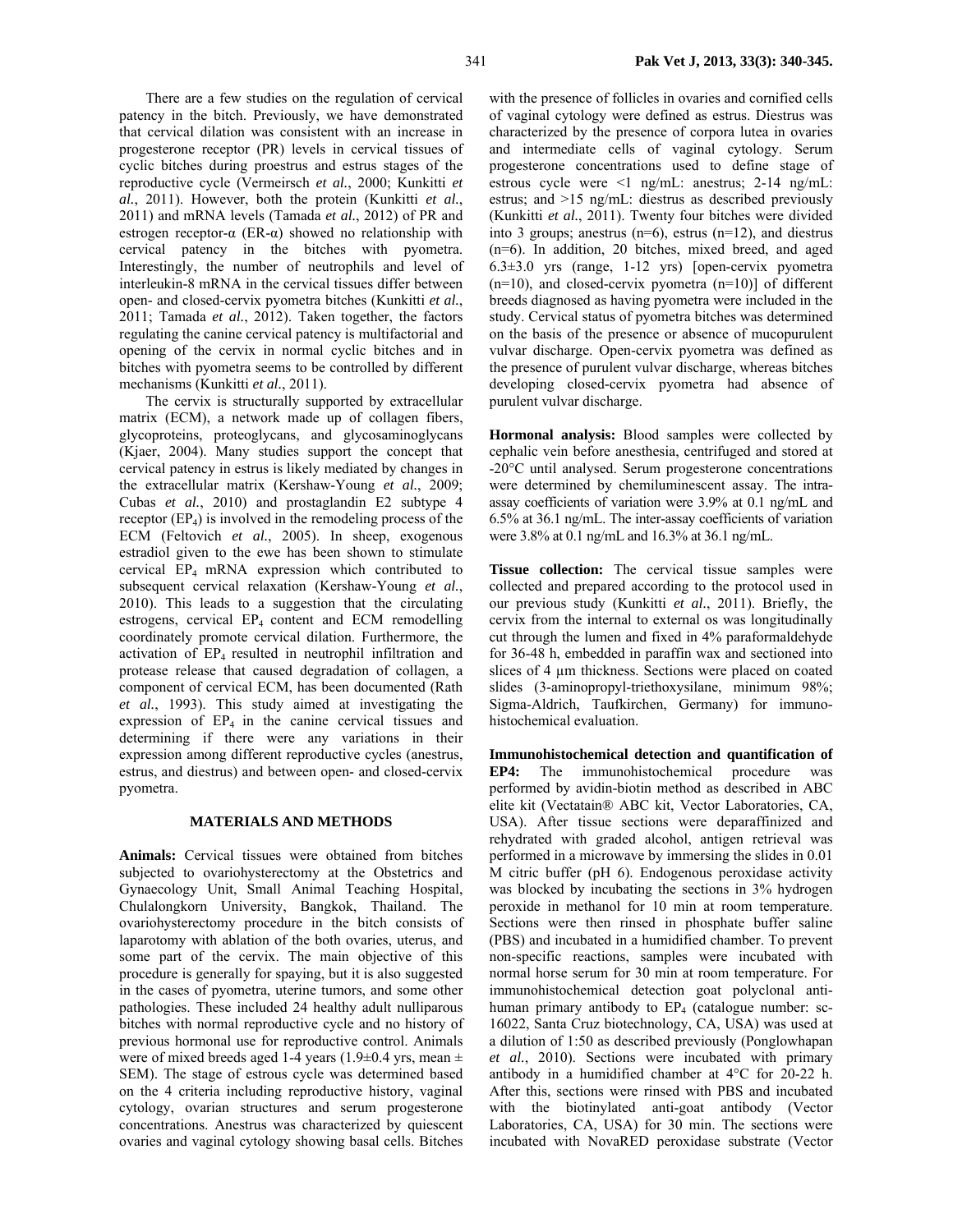

**Fig. 1:** EP4 localization (red staining) in the uterine region of the cervix of healthy bitches. Positive staining (arrow) was observed in surface epithelium (SE) and stroma (S) in anestrus (A-B), estrus (C-D), and diestrus (E-F) stage of the estrous cycle. The expression of EP<sub>4</sub> is shown in cervical vessel (arrow; G) of muscular layer in cervix. H; Negative controls. Intense positive staining in the surface epithelium (arrow in A), moderate staining in the muscle (arrow in B) and weak staining in surface epithelium (arrow in E) can be noted (original magnification: 400x). Bars in figures A and G represent 20  $\mu$ m.

Table 1: Expression index (mean ± S.E.M.) of EP<sub>4</sub> in different tissue layers of the uterine and vaginal regions of the canine cervix during different stages of the reproductive cycle

|                                                                                                                                                                   | Surface epithelium     |                | Stroma          |                        | Muscular laver   |                  |  |  |  |
|-------------------------------------------------------------------------------------------------------------------------------------------------------------------|------------------------|----------------|-----------------|------------------------|------------------|------------------|--|--|--|
|                                                                                                                                                                   | Uterine                | Vaginal        | Uterine         | Vaginal                | Uterine          | Vaginal          |  |  |  |
| Anestrus                                                                                                                                                          | $21.0 + 5.4^a$         | $7.45 + 2.9^a$ | $89.8 + 3.4^a$  | $94.9 + 26.9^a$        | $105.8 + 3.8^a$  | $118.7 + 12.8^a$ |  |  |  |
| Estrus                                                                                                                                                            | $227.9 + 32.2^b$       | $59.5 + 14.1b$ | $72.5 + 12.9^a$ | $81.5 + 14.2^a$        | $80.2 + 11.0^a$  | $66.7 + 21.1^a$  |  |  |  |
| <b>Diestrus</b>                                                                                                                                                   | $101.9 + 38.8^{\circ}$ | $66.2+26.9^b$  | $62.5+26.7^a$   | $52.7 + 20.65^{\circ}$ | $105.1 + 26.0^a$ | $102.8 + 4.6^a$  |  |  |  |
| ab Within a column, means without a common superscripts differed $(P<0.05)$ ; xy Within a layer, means in a row without a common subscripts differed $(P<0.05)$ . |                        |                |                 |                        |                  |                  |  |  |  |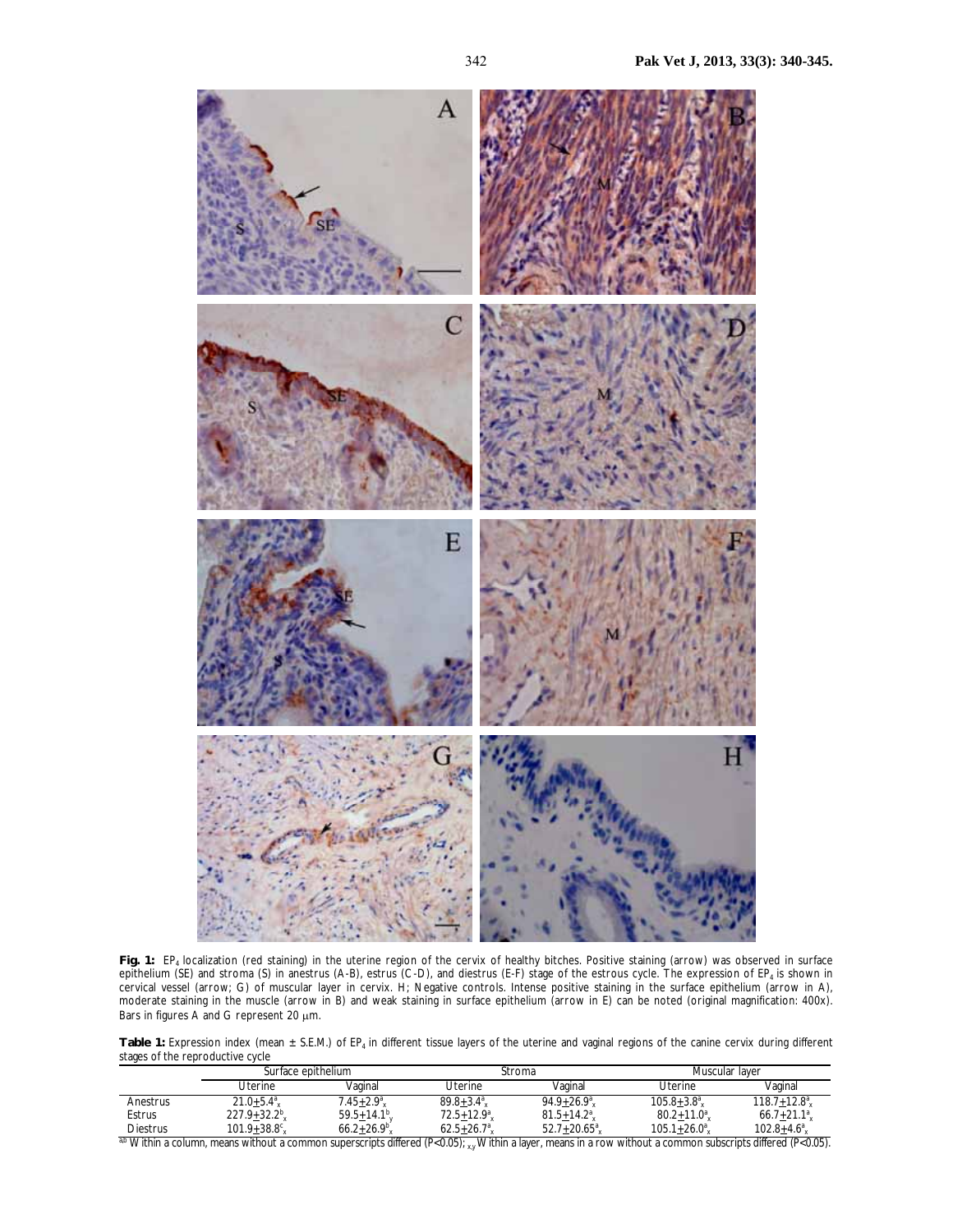

Fig. 2: EP<sub>4</sub> localization (red staining) in the uterine part of the cervix of bitches with pyometra (A-D). Positive staining was observed in surface epithelium (SE), stroma (S), and muscle layer (M) in open-cervix (A-B) and closed-cervix pyometra (C-D). Intense positive staining in the surface epithelium (arrow in A), moderate staining in the muscle (arrow in B) and weak staining in surface epithelium (arrow in C) can be noted (original magnification: 400x). Bars in figure A represents 20  $\mu$ m.

Table 2: Expression index (mean ± S.E.M.) of EP<sub>4</sub> in different tissue layers of the uterine and vaginal regions of the cervix in open- and closed-cervix pyometra bitches

|                  | Surface epithelium |                       | Stroma                         |                 | Muscular laver               |                           |
|------------------|--------------------|-----------------------|--------------------------------|-----------------|------------------------------|---------------------------|
|                  | Jterine            | Vaɑinal               | Uterine                        | Vaɑinal         | Uterine                      | Vaginal                   |
| Dpen-cervix      | $83.8 + 16.7$      | .123<br>$31.3 + 12.2$ | 93.6 $\pm$ 12.7 <sup>a</sup> , | $68.8 + 13.0^a$ | $110.4 +$<br>$+10.0^{\circ}$ | $+8.2^a$<br>94.1          |
| Closed-cervix    | $28.6 + 15.5^b$    | $27.9 + 14.0^a$       | $59.9 + 12.8$ <sup>a</sup>     | $75.6 + 19.7^a$ | $78 + 7.3^{\circ}$           | $95.3 + 14.5^a$           |
| $00$ 1 4 $(111)$ |                    |                       | $\sim$ $\sim$ $\sim$<br>       |                 | $\cdots$                     | $\sqrt{2}$ $\sqrt{2}$<br> |

COSET-CET VIX 20.01 13.3 x 27.3 14.3 x 27.3 14.3 x 27.3 14.3 x 27.3 14.3 x 27.3 14.3 x 27.3 14.3 x 27.3 14.3 x 27.3 14.3 x 27.3 14.3 x 27.3 14.3 x 27.3 14.3 x 27.3 14.3 x 27.3 14.3 x 27.3 14.3 x 27.3 14.3 x 27.3 14.3 x 27

Laboratories, CA, USA) and counterstained with Mayer's hematoxylin, followed by mounting in glycerin-gelatin. A canine cervical tissue in estrus known to react with EP4 antibody was used as a positive control. Negative controls were obtained by omitting primary antibody (Kunkitti *et al.*, 2011).

Each longitudinal tissue section was evaluated separately in two regions: vaginal and uterine regions. The vaginal and uterine regions were characterized by a stratified squamous epithelium and simple columnar epithelium, respectively (Kunkitti *et al.*, 2011). At least 3 tissue sections from each sample were used for immunohistochemical evaluation. Both negative and positive controls were included at each occasion of the immunohistochemical procedure. Evaluation of immunohistochemical staining was done in 3 different tissue layers, i.e. surface epithelium (SE), stroma (S), and muscular layer (M). Ten microscopic areas which corresponded to 0.0845 mm<sup>2</sup> of real tissue area with 400  $\times$ magnification were randomly chosen from each tissue layer. Expression of  $EP_4$  was evaluated using an expression index which was derived by a percentage expression and intensity score (Expression index=[% expression  $\times$  intensity score]/100). The proportionate area showing cells expressing EP4 was rated to the nearest 5%. The intensity of staining was graded as 1=weak staining,

2=moderate staining and 3=strong staining (Ponglowhapan *et al.*, 2010).

**Statistical analysis:** Statistical analyses were performed using the Statistical Analysis System version 9.0 (SAS, Institute, 2002, Cary, NC). Data on  $EP_4$  expression are presented as mean±SEM. Analysis of variance (ANOVA) was performed using a linear mixed model (PROC MIXED) to compare the differences among the stages of the estrous cycle (anestrus, estrus, and diestrus), the cervical layers (surface epithelium, stroma, and muscle layers) and between the cervical regions (uterine and vaginal). Stage of the estrous cycle, groups of pyometra, cervical layers, and cervical regions were regarded as fixed factors. Differences in the expression index of EP4 between open- and closed-cervix pyometra groups were compared by student *t*-test. The level of significance was set at P<0.05.

#### **RESULTS**

Expression of  $EP_4$  was observed in all the tissue layers (surface epithelium, stroma and muscle) in both the uterine and vaginal regions of cervices in the normal healthy bitches at different stages of reproductive cycle and in bitches with pyometra. Examples of positive EP4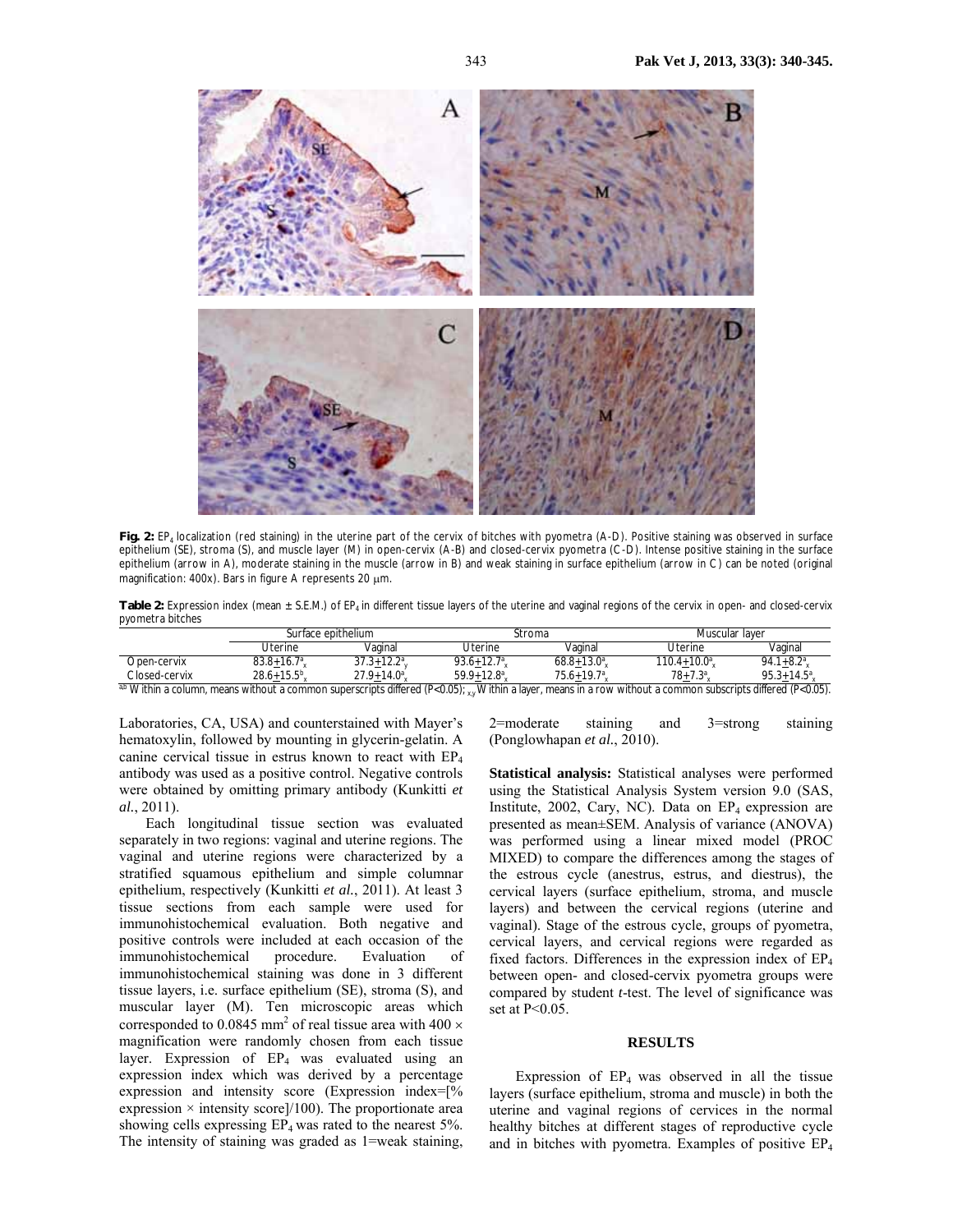immunostaining and the control are shown in Fig. 1. Negative controls did not exhibit any  $EP_4$  expression (Fig. 1 H). In addition, EP4 was localized in the muscle layer of blood vessels (Fig. 1G).

**EP4 expression in the cervix of cyclic bitches:**  Significant differences ( $P<0.05$ ) in the expression of  $EP_4$ among reproductive cycles were found in only the surface epithelium. No differences were observed in the EP4 expression in stroma and muscle layers either between the two cervical parts or among the different stages of the estrous cycle (Table1). In the surface epithelium of the uterine region,  $EP_4$  expression differed significantly (P<0.05) among the stages of reproductive cycle; the lowest expression was observed in anestrus and highest expression in estrus (P<0.05; Table1). In the surface epithelium of vaginal region,  $EP_4$  expression was also significantly higher  $(P<0.05)$  in estrus and diestrus than anestrus, with no difference between estrus and diestrus stages of reproductive cycle (Table1). Comparisons between the 2 regions of the cervix (uterine vs vaginal) showed that EP<sub>4</sub> expression was highly expressed (P<0.05) in the surface epithelium of the uterine region only in the estrous stage of reproductive cycle (Table1).

**EP4 expression in the cervix of pyometra bitches:**  Similar to cyclic bitches, significant differences in the expression of  $EP_4$  between open and closed-cervix groups were found in only the surface epithelium. The expression in stroma and muscle layers did not differ significantly between uterine versus vaginal regions as well as between open- versus closed-cervix pyometra. In the uterine region, EP<sub>4</sub> expression in the surface epithelium of opencervix group was significantly higher  $(P<0.05)$  than closed-cervix group (Table 2). Moreover, the  $EP_4$ expression was significantly higher  $(P<0.05)$  in the surface epithelium of the uterine than the vaginal region of bitches with open-cervix pyometra (Table 2).

#### **DISCUSSION**

The results obtained have shown that expression of  $EP<sub>4</sub>$  was consistently observed in the canine cervix regardless of the reproductive cycle and the cervical patency (open versus closed) of pyometra bitches. In addition, differences in  $EP_4$  expression between the 2 regions of the cervix (uterine versus vaginal) and between different stages of reproductive cycle (anestrus, diestrus and estrus) were present in the surface epithelium and not in other tissue layers of the cervix examined. These findings suggested a possible role of  $EP_4$  in regulating cervical closure/opening during physiological changes of reproductive cycle in cyclic bithces and in bitches developing open- or closed-cervix pyometra. However, other factors like ovarian steroid hormones together with their receptors (Silva *et al.*, 1995; Kunkitti *et al.*, 2011) in cyclic bitches, as well as interleukin-8 mRNA and the number of neutrophils in cervical tissue of pyometra bitches (Tamada *et al.*, 2012) have been reported to have regulatory role in cervical patency of the bitch. We also observed  $EP_4$  expression in the smooth muscle of cervical blood vessels, as reported previously in the ovine cervix (Wu *et al.*, 2005), suggesting the possible role of  $PGE_2$  in

vasodilation in canine cervix via  $EP_4$  with subsequent edema and leukocytic infiltration (Schmitz *et al.*, 2006).

In this study, higher expression of  $EP_4$  was found in the uterine compared with the vaginal region of the cervix which is contrary to the study in the sheep (Kershaw-Young *et al.*, 2009). The gradient expression of EP<sub>4</sub> from uterine to vaginal part in the sheep cervix was postulated as being caused by the differences in cell density (Kershaw-Young *et al.*, 2009). However, lower number of epithelial cells in the uterine compared with the vaginal region of the canine cervix has been reported (Goericke-Pesch *et al.*, 2010). Hence, the higher  $EP_4$  expression in the surface epithelium of the uterine part was not related to the number of epithelial cells but rather to the specific cell type. The uterine part of the cervix is lined by simple columnar cells, whereas, the vaginal part is covered with stratified squamous epithelium (Eurell and Frappier, 2006; Goericke-Pesch *et al.*, 2010), proposing that the columnar cells in the uterine part might be more responsive than the squamous cells in the vaginal part.

Epithelial cells of human endometrium produce  $PGE<sub>2</sub>$ (Smith and Kelly, 1988) which modulates smooth muscle contractility in response to signals from external stimuli such as hormones, chemicals and bacteria (Ruan *et al.*,  $2011$ ). Moreover, PGE<sub>2</sub> secreted from the epithelial cells can regulate the muscle contraction or relaxation, depending on the type of receptor expressed. There are 4 subtypes of  $PGE_2$  receptor which are  $EP_1$ ,  $EP_2$ ,  $EP_3$  and  $EP_4$ ; the  $EP_1$  and  $EP_3$  cause muscle contraction, while  $EP_2$ and  $EP_4$  are involved in muscle relaxation. In this study, we were interested in the expression of  $EP_4$  in the canine cervix because the study in rat cervix demonstrated that EP4 expressed near term parturition (Feltovich *et al.*, 2005). This suggests that  $PGE_2$  plays a role in cervical dilation through  $EP_4$  receptor. Significantly higher  $EP_4$ expression in the surface epithelium at the periods of cervix opening, e.g. estrous stage of the reproductive cycle and open-cervix pyometra suggests the involvement of surface epithelium  $EP_4$  in the underlying mechanism of cervical relaxation in the bitch. Moreover, the  $EP_4$ expression in the surface epithelium and the synthesis of PGE2 by cervical epithelium (Shemesh *et al.*, 1997) implies that epithelial cells not only secrete  $PGE<sub>2</sub>$  as triggered by some stimuli but also present  $EP_4$  receptors for it to bind and induce a signaling mechanism culminating at the cervical relaxation.

During estrus when the reproductive tract is under the major influence of circulating estrogen, the canine cervix relaxes (Silva *et al.*, 1995) similar to other mammalian species such as mares and cows (Arthur *et al.*, 1989). The higher expression of  $EP_4$  during estrus observed in this study may be associated with high estrogen levels in the circulation. Such effects of estrogen on  $EP_4$  expression have been reported in the cervix and uterus of exogenous estrogen treated ovariectomized animals (Yang *et al.*, 1997; Kershaw-Young *et al.*, 2010). On the other hand, the progesterone seemed to suppress expression of  $EP_4$  as demonstrated in the rat cervical tissue treated with progesterone (Hinton *et al.*, 2010). Similarly, in this study lower  $EP_4$  expression in surface epithelium was observed during diestrus when serum progesterone concentrations are comparatively higher than the other stages of reproductive cycle. These results are supported by the